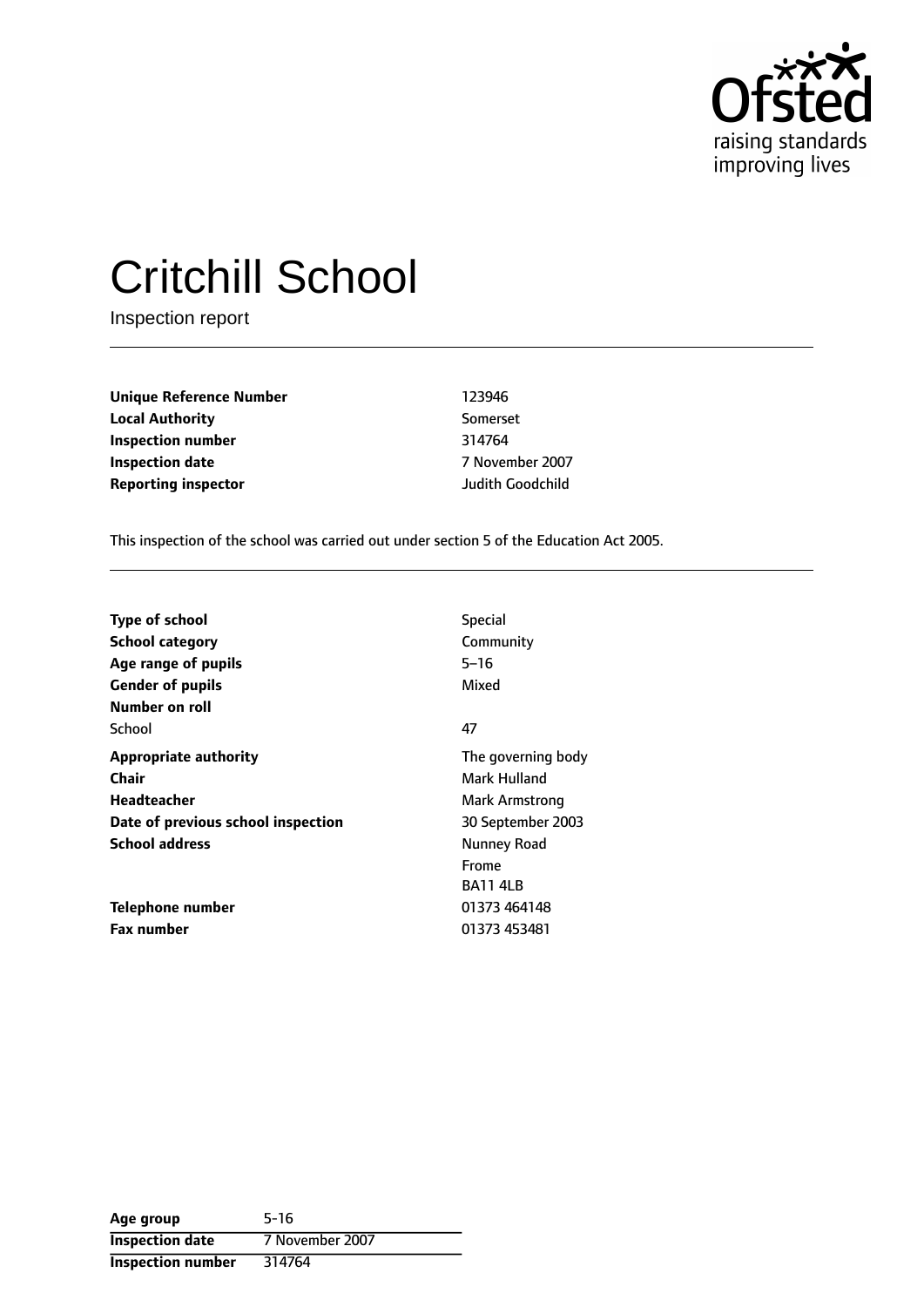.

© Crown copyright 2007

#### Website: www.ofsted.gov.uk

This document may be reproduced in whole or in part for non-commercial educational purposes, provided that the information quoted is reproduced without adaptation and the source and date of publication are stated.

Further copies of this report are obtainable from the school. Under the Education Act 2005, the school must provide a copy of this report free of charge to certain categories of people. A charge not exceeding the full cost of reproduction may be made for any other copies supplied.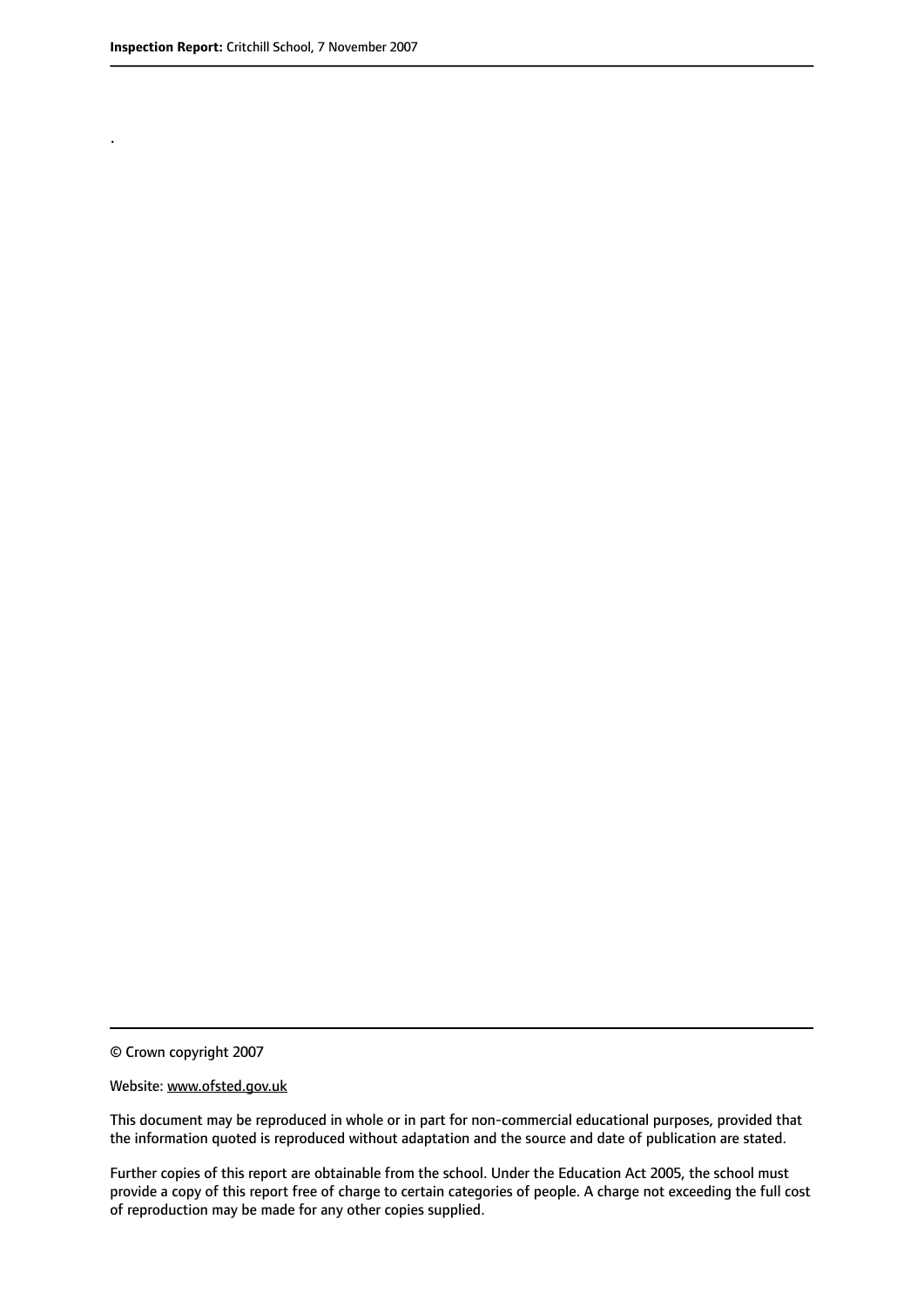# **Introduction**

The inspection was carried out by two Additional Inspectors.

#### **Description of the school**

Critchill School provides for pupils with a very varied range of learning difficulties and/or disability. All of the pupils have a statement of special educational needs. The majority of pupils have moderate or severe learning difficulties but, over the last two years, there has been an increase in the number of pupils with complex difficulties. A few pupils have a dual placement with local mainstream schools. There are more boys than girls on roll. Pupils are mainly from White British families. A new headteacher and deputy headteacher were appointed to the school in September 2006.

#### **Key for inspection grades**

| Grade 1 | Outstanding  |
|---------|--------------|
| Grade 2 | Good         |
| Grade 3 | Satisfactory |
| Grade 4 | Inadequate   |
|         |              |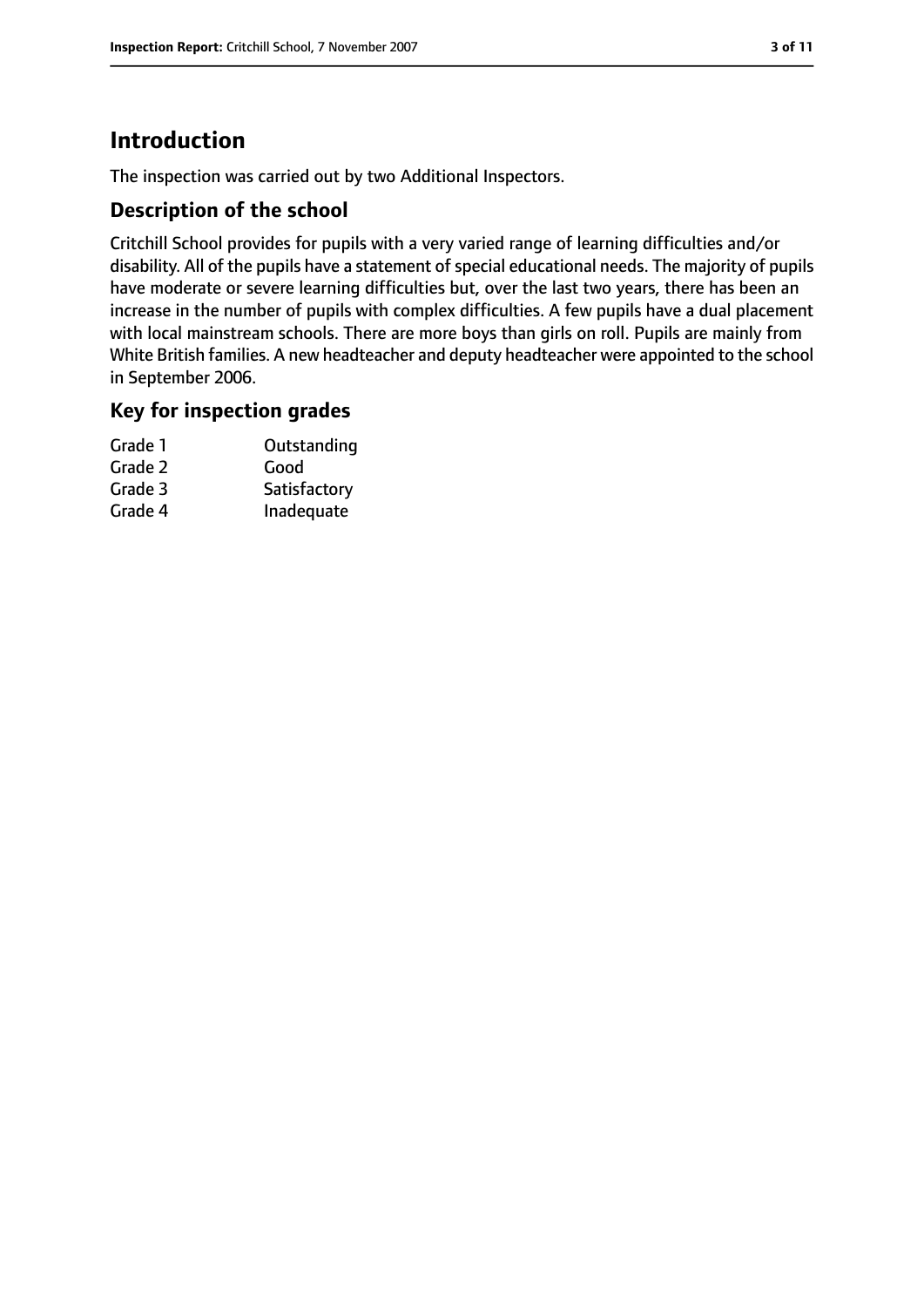# **Overall effectiveness of the school**

#### **Grade: 3**

Critchill is a satisfactory school, with strengths in its pastoral care and support. Although standards are well below average, because of the nature and extent of learning difficulties, pupils' progress and achievement are satisfactory. Pupils enjoy their lessons a good deal and respond by trying their best.

Pastoral care is good and creates a strong sense of well-being amongst pupils, who feel safe and secure. Parents express considerable appreciation for the support their children receive. Staff have strong and productive partnerships with parents, carers and a wide range of agencies and other professionals, so that pupils receive the particular help that they need. Recent improvements to the ways in which the pupils' behaviour is managed have had a significant impact and, consequently, there has been a considerable reduction in the number of exclusions. Behaviour in lessons is good, so that learning is not disturbed. Pupils express their views well through the school council, although other opportunities to develop responsibility are more limited. Pupils are encouraged to adopt healthy lifestyles and many take part enthusiastically in the school's good range of physical activities.

While teaching and learning are satisfactory overall, they are often good in individual lessons when teachers use their knowledge of pupils to plan work based on their assessment of pupils' individual needs. Staff have started to track pupils' progress over time, but these systems are still underdeveloped. This restricts teachers' ability to set challenging targets and promote pupils' achievement in the longer term. The curriculum is satisfactory. There are strengths in the activities that introduce pupils to adult employment and links with further education and mainstream schools. As a result, many pupils in Years 10 and 11 are able to gain accredited qualifications and a few attain passes at GCSE. Nevertheless, curriculum planning does not ensure that the needs of all pupils, particularly those with complex learning needs, are met and this prevents pupils from making better progress.

Senior leaders have set a vision for the future direction of the school following a recent review of the school's effectiveness. As a result of changes to the school's management structure, more staff are now involved in school self-evaluation. However, not all have developed their skills in checking on aspects of provision such as teaching and learning. Consequently, self-review procedures are not yet consistently effective. Governors are supportive and take adequate steps to check the school's performance.

#### **What the school should do to improve further**

- Make better use of assessment information to track pupils' progress over time and to set challenging targets in order to ensure pupils make the progress they should over time.
- Improve the quality of the school's self-evaluation procedures by improving the monitoring skills of managers at all levels.
- Improve curriculum planning so that all pupils receive a suitable range of learning activities, particularly those with complex learning needs, and make the progress they are capable of.

A small proportion of the schools whose overall effectiveness is judged satisfactory but which have areas of underperformance will receive a monitoring visit by an Ofsted inspector before their next Section 5 inspection.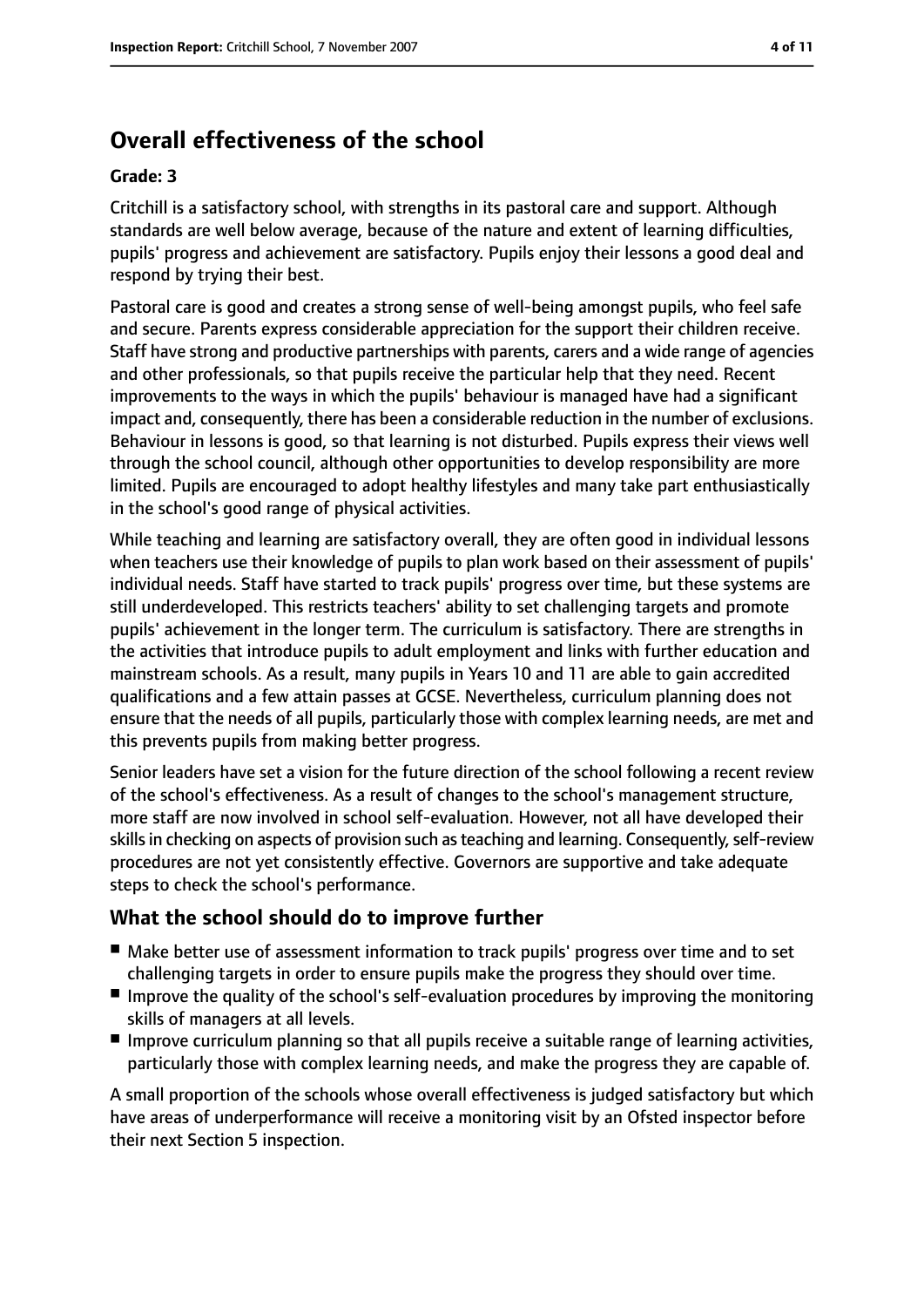# **Achievement and standards**

#### **Grade: 3**

Inspection evidence shows that even though pupils of all ages frequently learn well in lessons, their progress over time is no better than satisfactory. This is due in part to a curriculum that is not yet planned well enough to meet the needs of all learners as they move through the school. As a result, pupils do not always receive a range of learning activities that meets their individual needs. In addition, shortcomings in assessment procedures mean that their achievements are not assessed routinely. Consequently, the school does not have the information necessary to set challenging targets and track pupils' progress over time in order to ensure that pupils fulfil their potential. Therefore, even though pupils are successful in a good range of externally accredited courses at the end of Year 11, the school is not able to show that the grades represent the pupils' true capabilities.

# **Personal development and well-being**

#### **Grade: 3**

Pupils enjoy coming into school and their attendance is good. As behaviour has improved, pupils have felt increasingly safe and secure. They report that there is always an adult who they can talk with if they have a problem. Relationships with staff are good. Pupils have a good understanding of what constitutes a healthy lifestyle. They know about a healthy diet and the dangers of smoking and drugs, and are keen participants in physical activities. Pupils who are members of the school council voice their opinions well, but there are too few additional opportunities to contribute to the school community. The preparation of pupils for their future economic well-being is satisfactory. Good partnerships with schools and colleges provide pupils with individually tailored placements and courses that encourage their workplace skills, but they do not always acquire basic skills such as literacy and numeracy as quickly as they are capable of doing. Pupils are clear about the differences between right and wrong and they develop growing social awareness, such as recognising the needs of others.

# **Quality of provision**

#### **Teaching and learning**

#### **Grade: 3**

Although lessons have many positive features, pupils' learning is satisfactory overall because the pupils do not have targets and their learning is not assessed routinely. Consequently, lesson planning lacks clarity and teachers do not always identify what they expect individual pupils, or small groups, will learn or the precise activities that will promote these small gains in learning. Learning is supported by good teamwork between teachers and their skilled teaching assistants. Good staffing levels and the constructive management of behaviour, combined with good relationships, ensure that pupils are engaged and motivated in lessons. The pupils follow well-established routines, such as moving quickly from whole-class activities to group work, and so time is used efficiently. Staff use Somerset Total Communication signs and symbols, to encourage the involvement of everyone. Resources are also used imaginatively to engage pupils, such as providing those pupils with more profound and complex needs with a wide variety of sensory materials.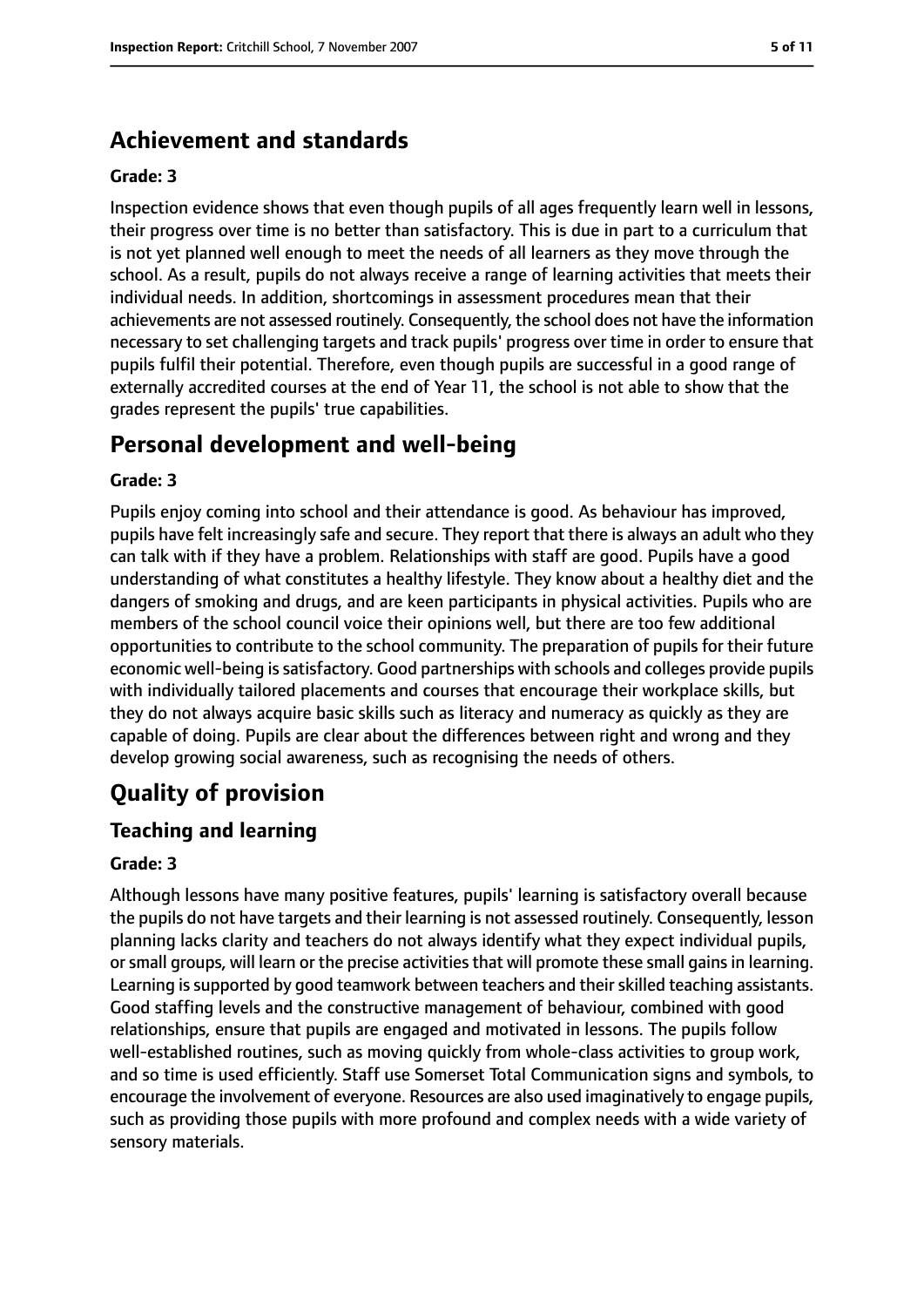#### **Curriculum and other activities**

#### **Grade: 3**

The curriculum provides a satisfactory range of activities that promote pupils' learning and personal development. While the curriculum meets all statutory requirements, with a strong personal, social and health education element, it is not planned in a way that ensures that the learning needs of all pupils are met. This is particularly evident in the planning for pupils with the most complex difficulties because there is not sufficient attention paid to their individual and precise needs. There is, though, good provision for the most capable pupils, such as those who have dual placements. Such links with mainstream schools provide pupils with opportunities to extend their learning opportunities, as well as encouraging their personal development.

The provision for work-related learning is a strong feature of the curriculum. Partnerships with local schools and colleges, work experience and careers education make an important contribution to preparing pupils for leaving school. Many pupils move into continuing education or training when they leave Critchill. The school provides a good range of activities that support pupils' learning. For instance, a recent visit to the American Museum, links with the National Youth Orchestra and joint ventures with local schools enrich the quality of learning opportunities. Transport arrangements make it difficult to arrange activities after school, but a number of clubs are provided at lunchtime to enable pupils to follow their interests and to develop new ones. The school has run an after school club each week for the last 5 years. This is also open to local children and is well attended.

#### **Care, guidance and support**

#### **Grade: 3**

Pastoral care is a strong aspect of the school's work. Carefully managed induction arrangements enable new pupils to settle quickly. The pupils are prepared equally well for leaving school, with highly supportive transition procedures that give pupils good advice about courses and other options available to them. The in-depth knowledge that staff have about pupils' personal and medical needs helps to form the basis of the good standard of care and pastoral support and guidance that pupils receive. There are good working relationships with other agencies and professionals who provide additional support to pupils. Parents report a high degree of satisfaction with the care their children receive. Through annual reviews of pupils' statements of special educational needs and other meetings, they feel they are encouraged to become a partner in their children's learning.

Child protection and safeguarding procedures are secure and widely understood by all staff. Recently introduced behaviour programmes, based on praise, encouragement and rewards, are understood and valued by pupils; they look forward to the weekly celebration assembly. The procedures for supporting and guiding pupils' academic progress are much less effective. The absence of a consistent assessment system restricts staff's ability to set challenging academic targets for all pupils to help them improve.

# **Leadership and management**

#### **Grade: 3**

The newly established leadership team is successfully encouraging and supporting staff to embrace the culture of change that it has identified. Leaders have established the direction in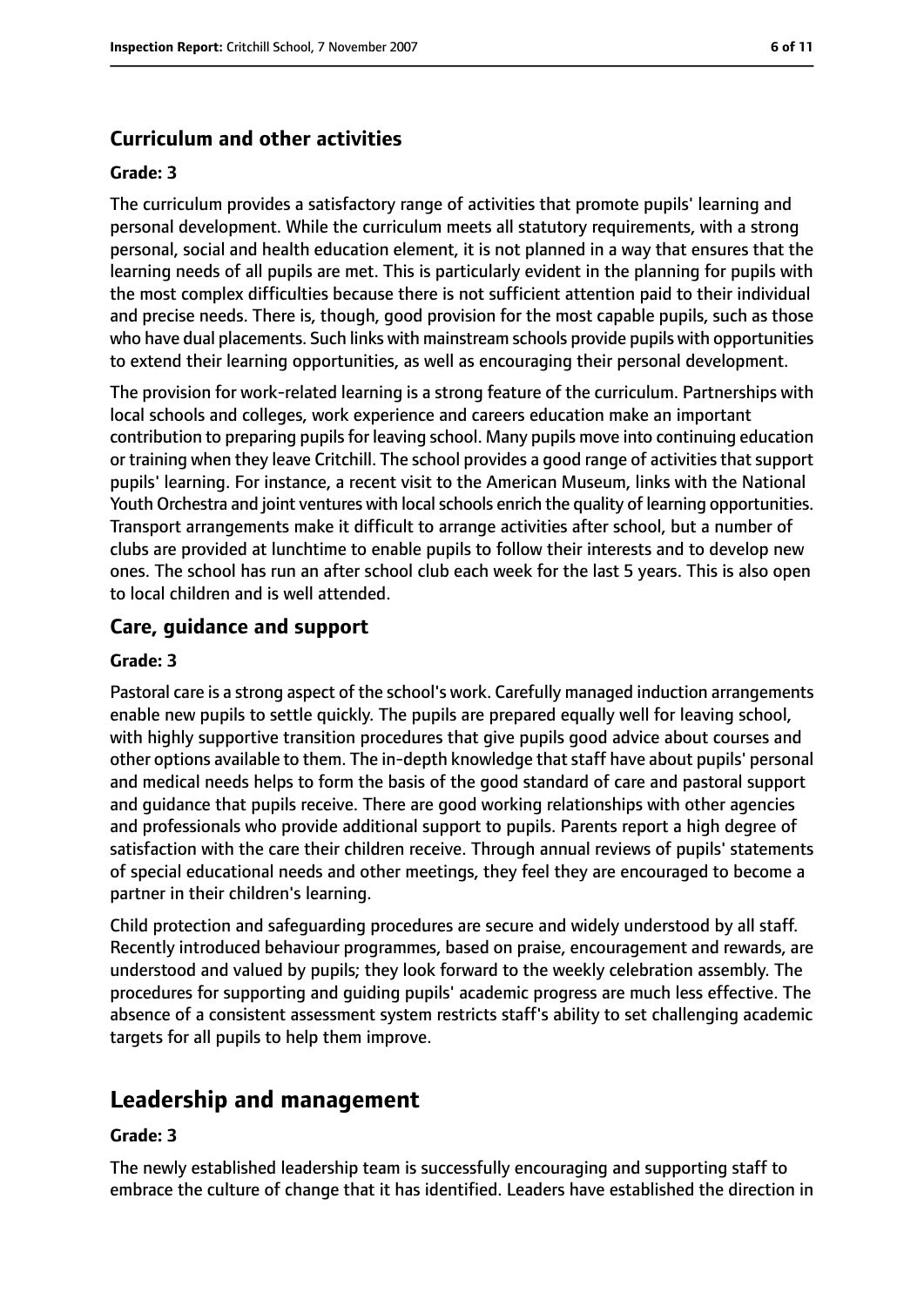which they want the school to develop and some priorities have been dealt with well, such as improving the management of behaviour. Nevertheless, some important areas, such as assessment and planning, have still to be fully resolved so that the rate of pupils' progress can be accelerated further. There is satisfactory capacity for the school to meet these challenges. School managers now have a more extensive involvement in monitoring what goes on in school, but their skills are in need of further development. Governors are aware that they have to become increasingly involved in finding out at first hand how well the school is doing.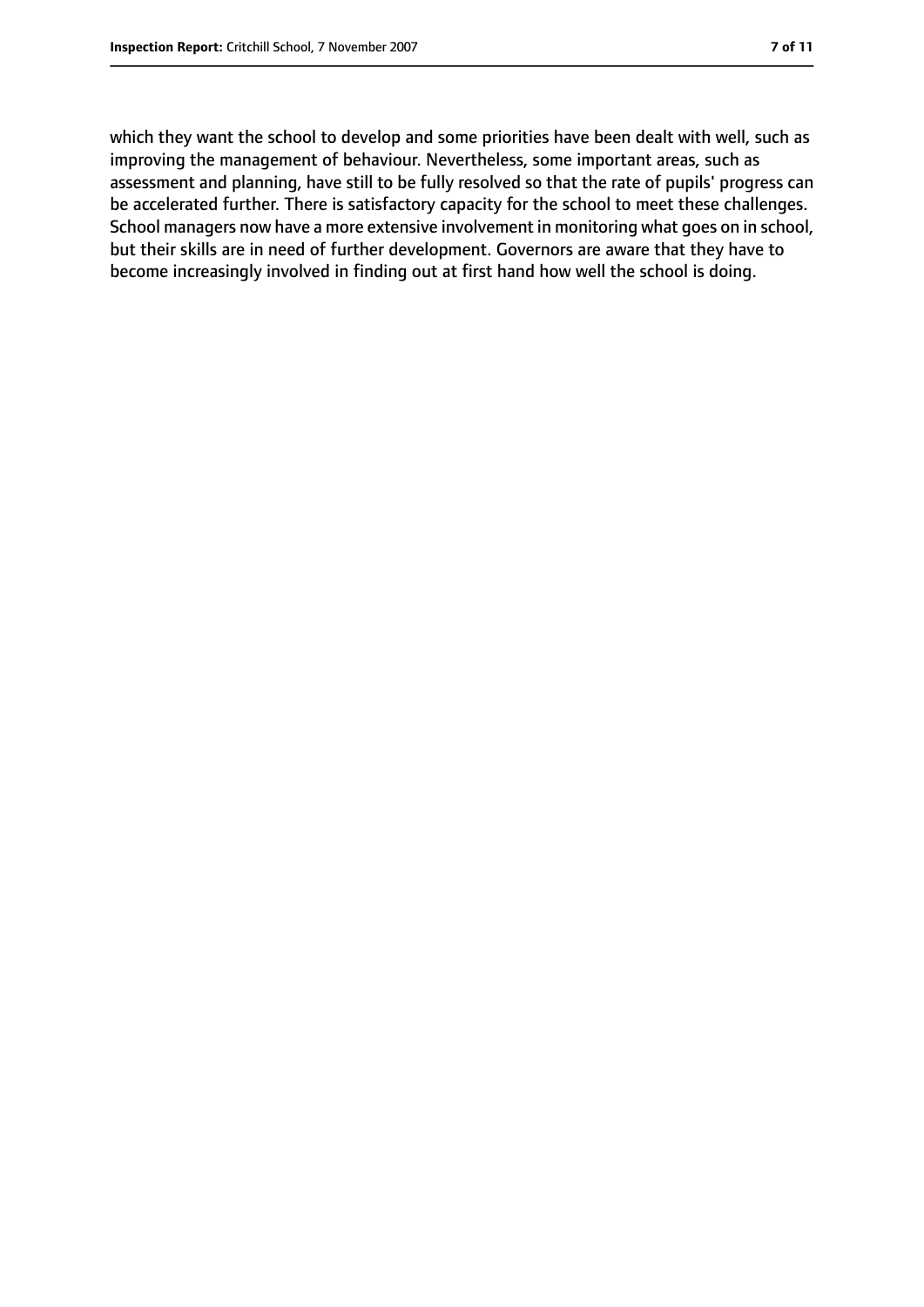**Any complaints about the inspection or the report should be made following the procedures set out in the guidance 'Complaints about school inspection', which is available from Ofsted's website: www.ofsted.gov.uk.**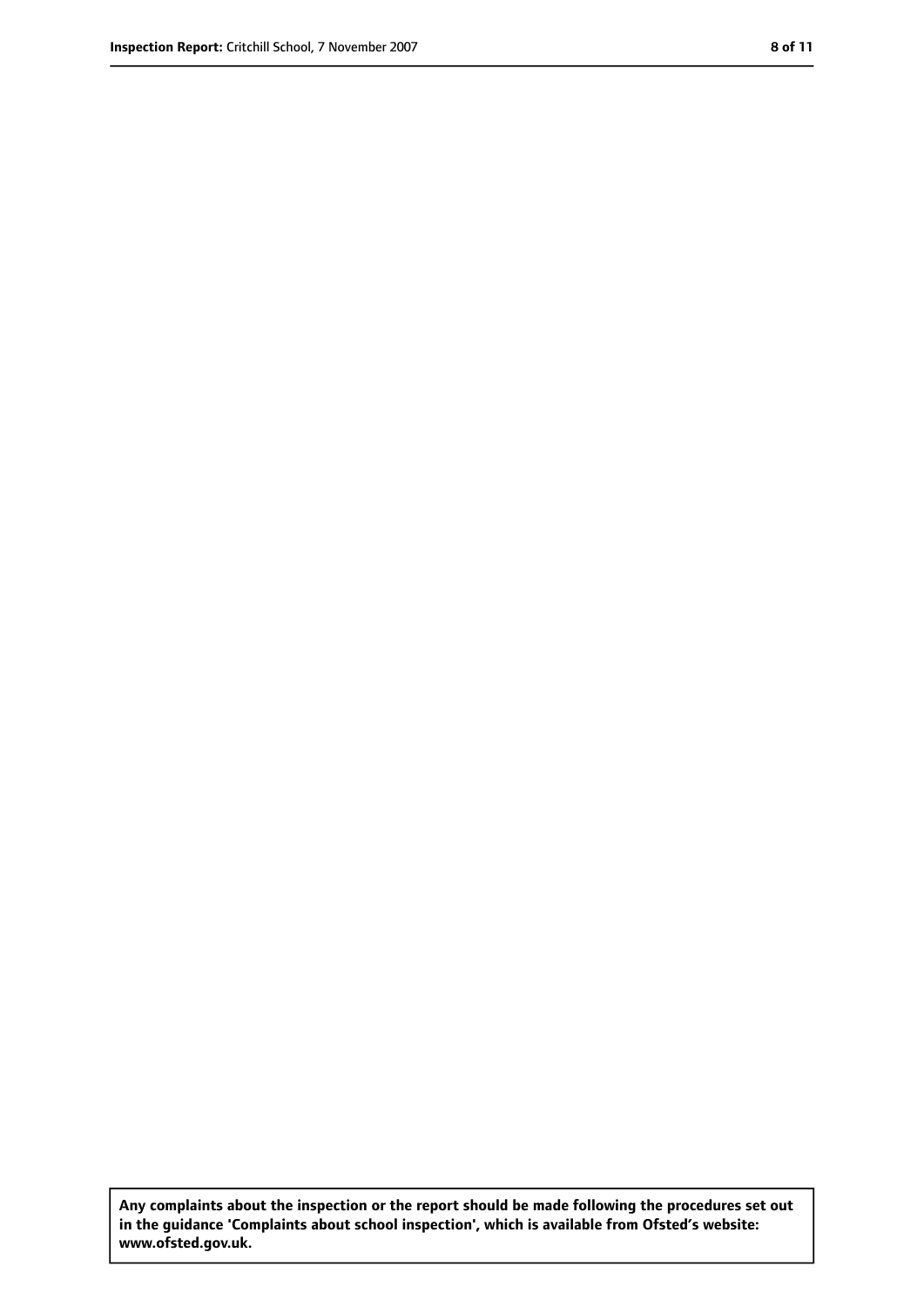#### **Annex A**

# **Inspection judgements**

| $^{\backprime}$ Key to judgements: grade 1 is outstanding, grade 2 good, grade 3 satisfactory, and | School         |
|----------------------------------------------------------------------------------------------------|----------------|
| arade 4 inadeguate                                                                                 | <b>Overall</b> |

### **Overall effectiveness**

| How effective, efficient and inclusive is the provision of education, integrated<br>care and any extended services in meeting the needs of learners? |     |
|------------------------------------------------------------------------------------------------------------------------------------------------------|-----|
| Effective steps have been taken to promote improvement since the last<br>inspection                                                                  | Yes |
| How well does the school work in partnership with others to promote learners'<br>well-being?                                                         |     |
| The capacity to make any necessary improvements                                                                                                      |     |

### **Achievement and standards**

| How well do learners achieve?                                                                               |  |
|-------------------------------------------------------------------------------------------------------------|--|
| The standards <sup>1</sup> reached by learners                                                              |  |
| How well learners make progress, taking account of any significant variations between<br>groups of learners |  |
| How well learners with learning difficulties and disabilities make progress                                 |  |

# **Personal development and well-being**

| How good is the overall personal development and well-being of the<br>learners?                                  |   |
|------------------------------------------------------------------------------------------------------------------|---|
| The extent of learners' spiritual, moral, social and cultural development                                        |   |
| The extent to which learners adopt healthy lifestyles                                                            |   |
| The extent to which learners adopt safe practices                                                                |   |
| How well learners enjoy their education                                                                          |   |
| The attendance of learners                                                                                       |   |
| The behaviour of learners                                                                                        |   |
| The extent to which learners make a positive contribution to the community                                       | 3 |
| How well learners develop workplace and other skills that will contribute to<br>their future economic well-being |   |

#### **The quality of provision**

| $\mid$ How effective are teaching and learning in meeting the full range of the $\mid$<br>learners' needs? |  |
|------------------------------------------------------------------------------------------------------------|--|
| How well do the curriculum and other activities meet the range of needs  <br>and interests of learners?    |  |
| How well are learners cared for, guided and supported?                                                     |  |

 $^1$  Grade 1 - Exceptionally and consistently high; Grade 2 - Generally above average with none significantly below average; Grade 3 - Broadly average to below average; Grade 4 - Exceptionally low.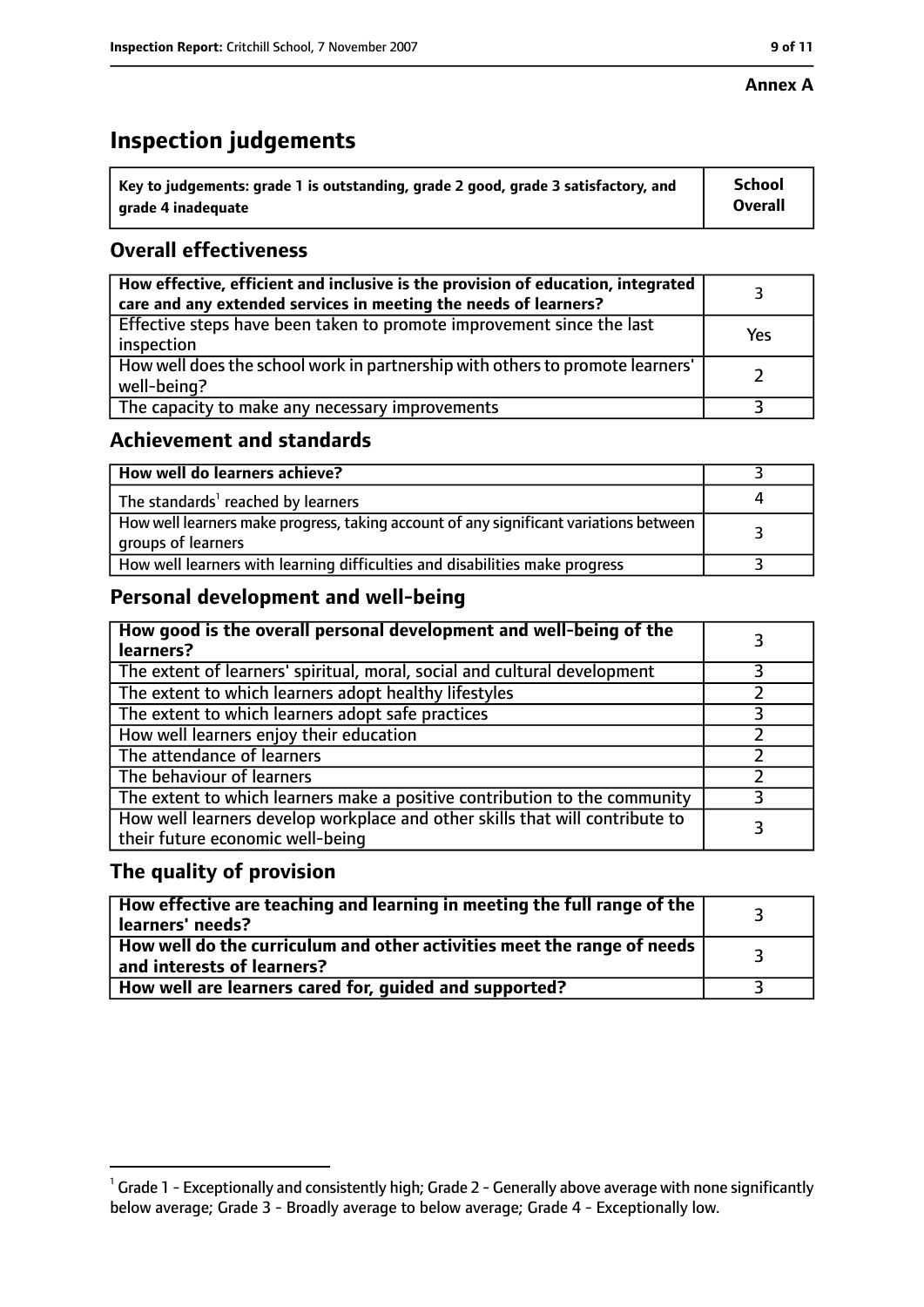# **Annex A**

# **Leadership and management**

| How effective are leadership and management in raising achievement<br>and supporting all learners?                                              |     |
|-------------------------------------------------------------------------------------------------------------------------------------------------|-----|
| How effectively leaders and managers at all levels set clear direction leading<br>to improvement and promote high quality of care and education |     |
| How effectively leaders and managers use challenging targets to raise standards                                                                 | 3   |
| The effectiveness of the school's self-evaluation                                                                                               |     |
| How well equality of opportunity is promoted and discrimination tackled so<br>that all learners achieve as well as they can                     | 3   |
| How effectively and efficiently resources, including staff, are deployed to<br>achieve value for money                                          | 3   |
| The extent to which governors and other supervisory boards discharge their<br>responsibilities                                                  | 3   |
| Do procedures for safequarding learners meet current government<br>requirements?                                                                | Yes |
| Does this school require special measures?                                                                                                      | No  |
| Does this school require a notice to improve?                                                                                                   | No  |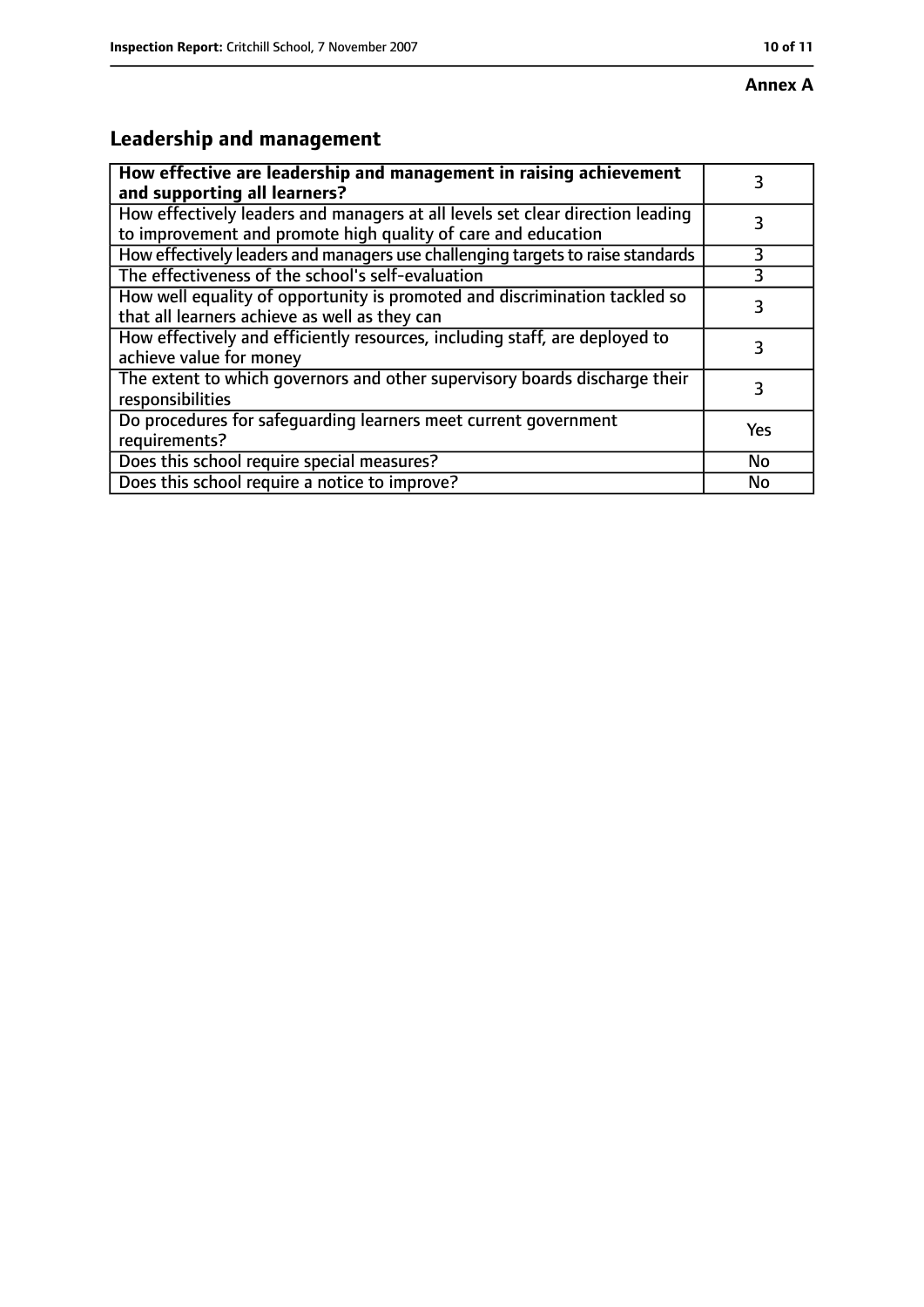# **Text from letter to pupils explaining the findings of the inspection**

8 November 2007

#### Dear Pupils

Critchill School, Nunney Road, Frome, Somerset BA11 4LB

Thank you for making us feel so welcome when we visited your school. We enjoyed the time that we spent with you. Critchill is a satisfactory school. You obviously enjoy school and go as often as you can. While you are there you behave well and learn how important it is to work with your classmates and to listen to what they have to say. You know a lot about staying healthy and feel safe in school. All the adults in the school take good care of you. Some of you have a say in how the school is run, such as in the school council, but it would help if more of you could take on responsibilities as you get older. The school prepares you satisfactorily for when it is time to leave.

Teaching is satisfactory and teachers give lots of opportunities to speak and to listen to others. You have a reasonable variety of things to do in lessons and you make satisfactory progress in your work. Those in charge of the school are doing a satisfactory job in the way that they run the school and they want to make things better. We have asked the school to do three things :

- $\blacksquare$  to make certain that they know exactly how well the school is doing
- to make sure that all of you have targets and to check that all of you are doing as well as you can
- to plan work that is just right for each one of you so that you can learn as much as possible in every lesson.

You can help too by continuing to behave so very well and by carrying on attending school as often as you can.

Thank you once again and we wish all of you lots of luck in the future.

Judith Goodchild Lead Inspector